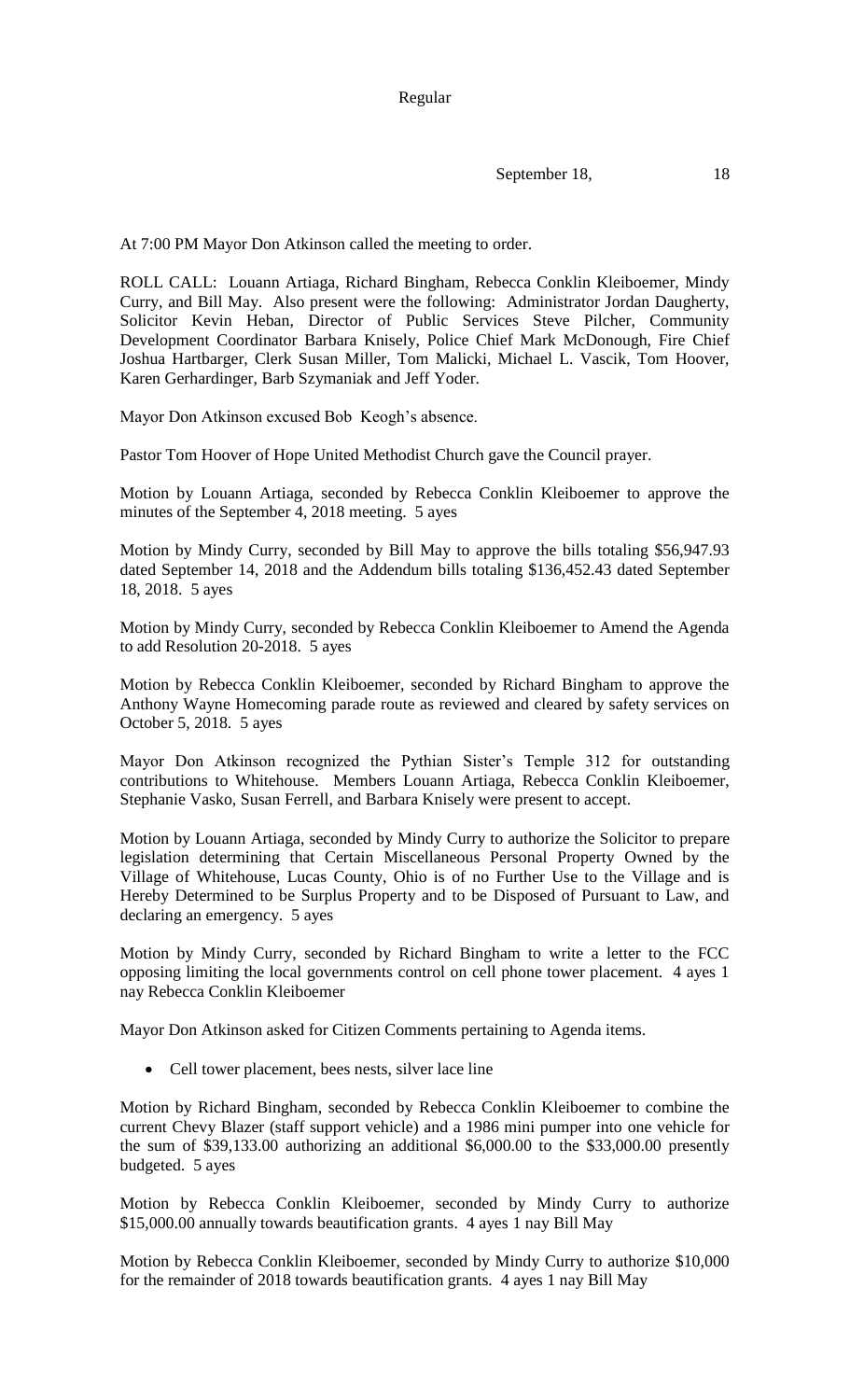Regular

September 18, 18

Motion by Rebecca Conklin Kleiboemer, seconded by Mindy Curry to accept Resolution 19-2018 determining that Certain Miscellaneous Personal Property Owned by the Village of Whitehouse, Lucas County, Ohio is of no Further Use to the Village and is Hereby Determined to be Surplus Property and to be Disposed of Pursuant to Law, at its first reading and declaring an emergency. 5 ayes

Motion by Rebecca Conklin Kleiboemer, seconded by Bill May to suspend the rules and to have the second and third reading of Resolution 19-2018 by title only and declaring an emergency. 5 ayes

Motion by Rebecca Conklin Kleiboemer, seconded by Bill May to accept Resolution 19- 2018 and to pass said Resolution and declaring an emergency. 5 ayes

Motion by Mindy Curry, seconded by Bill May to authorize the Solicitor to prepare legislation authorizing the Execution of a Waiver Agreement and declaring an emergency. 5 ayes

Motion by Rebecca Conklin Kleiboemer, seconded by Bill May to accept Resolution 20- 2018 authorizing the Execution of a Waiver Agreement at its first reading and declaring an emergency. 5 ayes

Motion by Rebecca Conklin Kleiboemer, seconded by Bill May to suspend the rules and to have the second and third reading of Resolution 20-2018 by title only and declaring an emergency. 5 ayes

Motion by Mindy Curry, seconded by Bill May to accept Resolution 20-2018 and to pass said Resolution and declaring an emergency. 5 ayes

Motion by Mindy Curry to approve the Whitehouse Agenda draft. Motion failed for lack of a second.

Other items discussed:

- Mayor Don Atkinson listed many of the ways Council members volunteer and serve the Community
- H.O.O.V.E.S. donation to be discussed at the second Committee of the Whole meeting in October
- Union Cemetery, State Route 64 Beautification, How Residents are informed about projects, Trucks, Industrial Parkway Sign
- Finishing up the last-minute paperwork for the cell tower
- Semi traffic in front of Ardagh, parking on the bike path, trucks stopped in the road
- LED sign panels to be up soon
- Water update, Toledo, Aquifer, Plan C, Toledo Blade Agenda for the City of Toledo, Scientific Study data to be complete mid-November, host the "don't take my water" representatives
- Rupp Road grass is weeds, cone over catch basin must be removed by the contractor – part of The permit process, reseeding is on the punch list
- Surplus vehicle was donated by Doug Studer
- Shred Day 10:00 noon Saturday in the Toledo Street Parking Lot
- Bike Rodeo 9:00 noon Saturday at Cycle Werks
- Crack sealing is finished, striping and painting, prepping leaf pick up
- Councilman Bill May rode along with Zoning Inspector Jacob Barns, doing a great job with follow Up
- Public Works is doing a great job, checking manhole covers